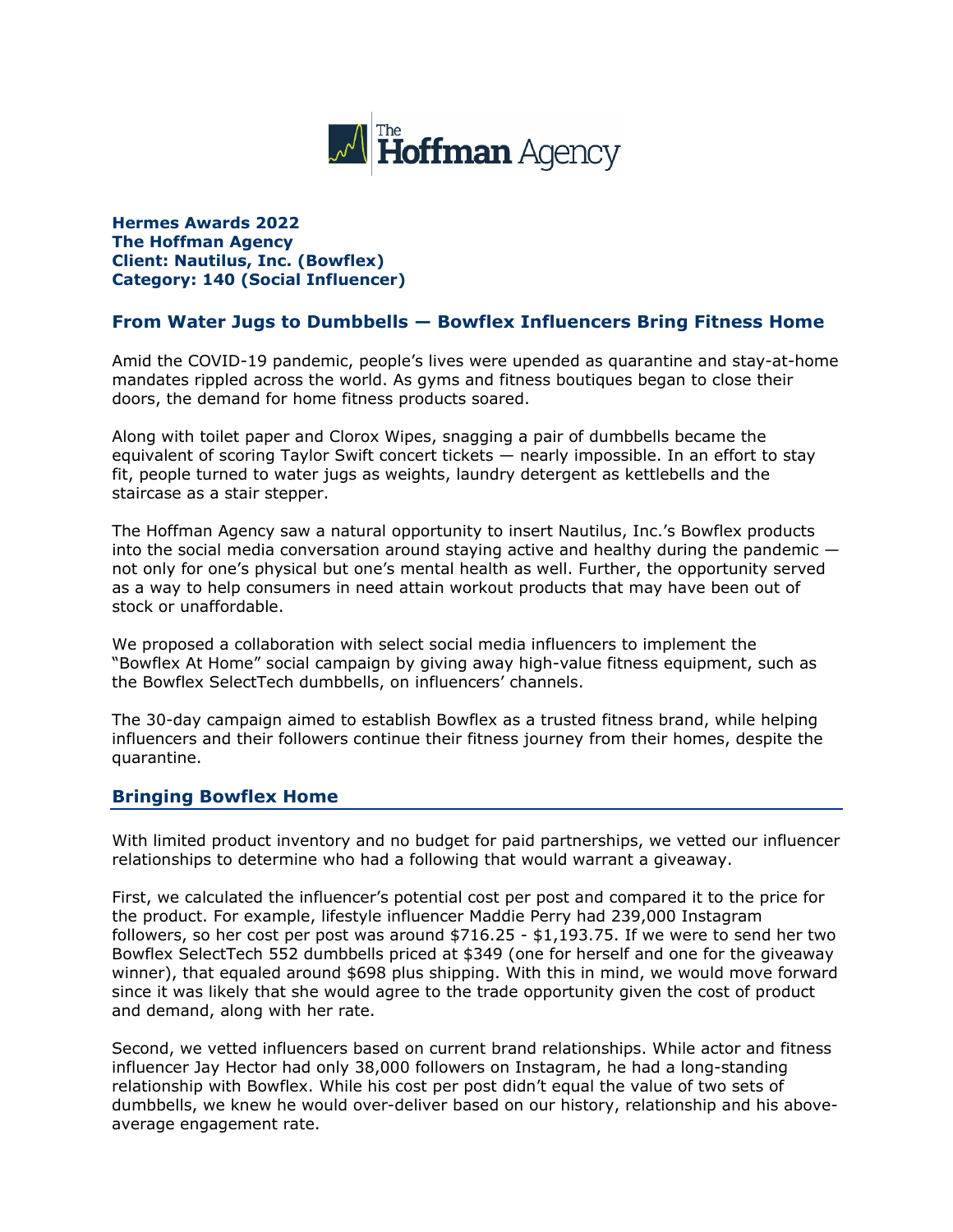Based on the product cost, current relationship, and influencer following and engagement, we targeted fitness and lifestyle influencers who had between 30,000 – 300,000 Instagram followers. We also targeted influencers with an average to above-average engagement rate utilizing the influencer platform Phlanx.

Given this was a non-paid collaboration, we enticed the influencers by offering a product for themselves. Our outreach communication touched on this while highlighting how this giveaway could help their followers in a time of need:

| <b>Subject: Bowflex Giveaway Opportunity</b>                                                                                                                                                                                                                                                                                                                                                                                                                      |  |
|-------------------------------------------------------------------------------------------------------------------------------------------------------------------------------------------------------------------------------------------------------------------------------------------------------------------------------------------------------------------------------------------------------------------------------------------------------------------|--|
| Hi, Maddie – Hope you are staying safe and healthy!                                                                                                                                                                                                                                                                                                                                                                                                               |  |
| I wanted to reach out to see if you would be interested in hosting a Bowflex giveaway for your Instagram<br>followers with either the Bowflex SelectTech 554 dumbbells or 840 Kettlebell. Right now, it is vital to<br>keep a sense of normalcy and stay active for our mental and physical health in light of the COVID-19<br>pandemic. This can give your followers the opportunity to work out from their home given the recent<br>social-distancing measures. |  |
| If interested, I'd be happy to outline the details!                                                                                                                                                                                                                                                                                                                                                                                                               |  |
| Best,<br>Mikaela                                                                                                                                                                                                                                                                                                                                                                                                                                                  |  |

Of the 25 influencers we targeted, 23 jumped on board immediately to host giveaways an impressive 92% response rate, thanks to our long history and relationship with them (below is a sample of who we partnered with):



Based on product cost, relationship, and the influencer's following/engagement rate, we outlined specific deliverables in exchange for product(s). We left the giveaway guidelines up to the influencer's discretion, trusting their approach based on our previous relationships and being respectful of the fact that this was an unpaid collaboration. However, we asked that one of the entry terms was for followers to tag and follow @Bowflex and use the #BowflexAtHome hashtag. Additionally, making it clear that the giveaway was associated with Bowflex per FTC regulations.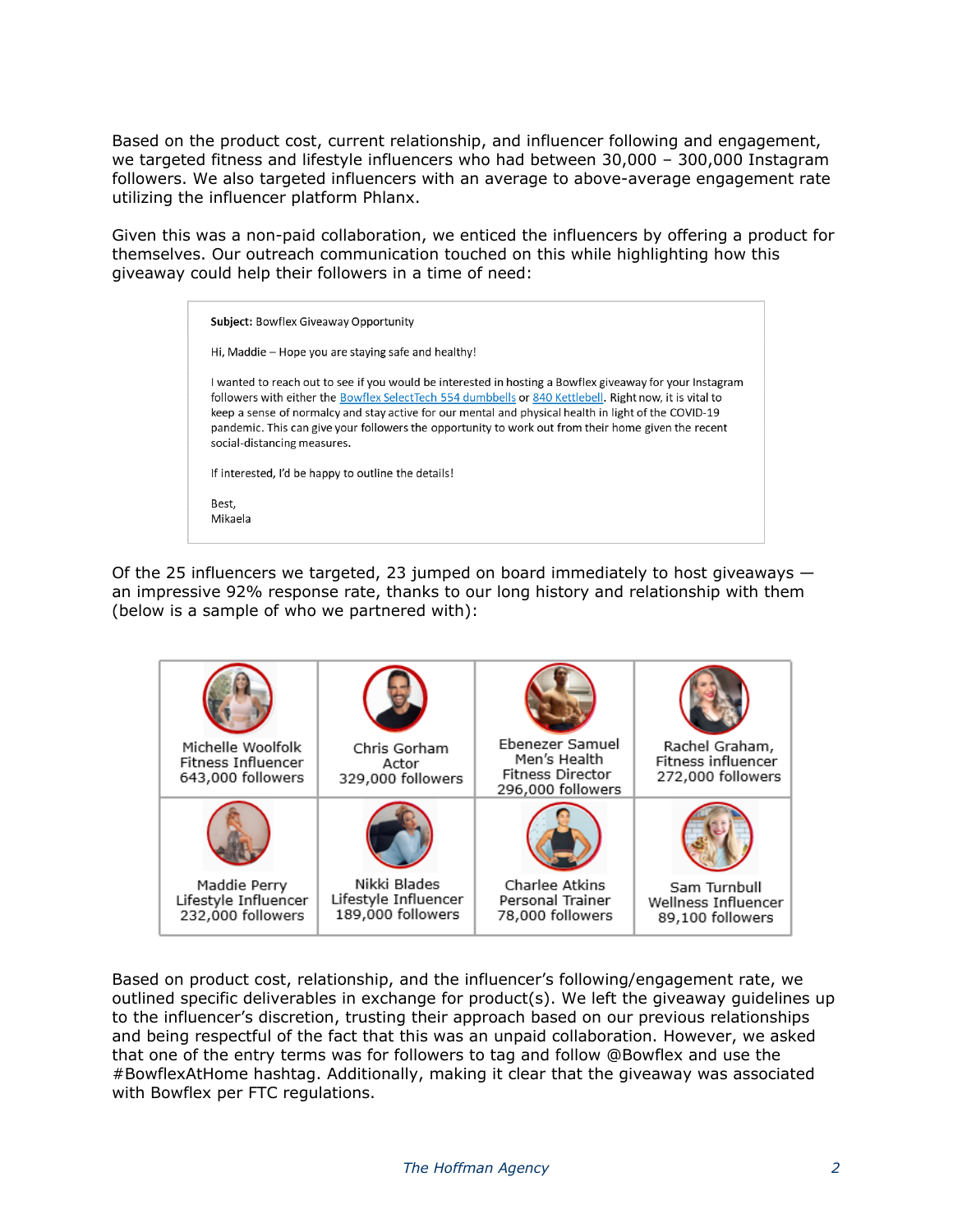## **Give a Little, Get a Lot**

Our campaign was off and running, and the first round of influencer outreach was gaining traction. Most chose to post above and beyond what we outlined, grateful to offer their followers a solution for staying active and healthy while sheltering in place.



One post that stood out was from fitness influencer and Men's Health fitness director [Ebenezer Samuel](https://www.instagram.com/ebenezersamuel23/) who shared the Bowflex SelectTech 560 dumbbells giveaway [on his](https://www.instagram.com/p/B-EseZDnx8_/)  [Instagram](https://www.instagram.com/p/B-EseZDnx8_/) and encouraged followers to use the #BowflexAtHome hashtag, while explaining why they needed the dumbbells. Further, he asked followers to post an Instagram story video of how they were training despite having limited fitness equipment.

The results were *swole*. The #BowflexAtHome hashtag was featured across Instagram stories and timelines with followers sharing how they were staying fit during quarantine, including lifting weighted blankets, water jugs and their pets. **This post alone garnered an estimated 1,400 entries.**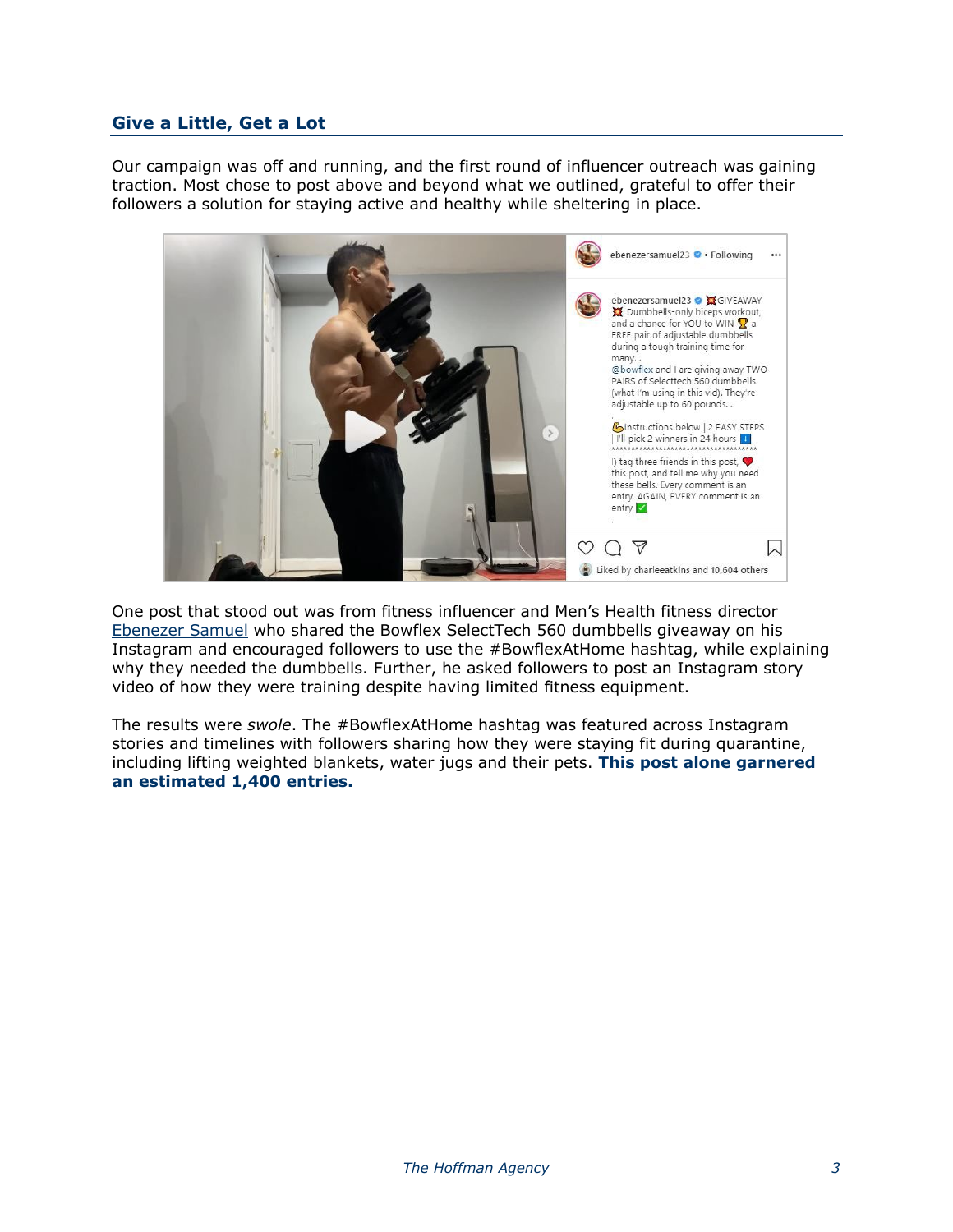

Following the giveaways, we soon found ourselves sifting through daily emails with requests from high-profile influencers, NFL, NBA and MLB athletes, celebrities, and reality TV stars. Suddenly, things were looking really different — singer Kesha, Olympic gold medalist Ryan Murphy, Netflix's "Love is Blind" cast members and many others were knocking on our door.

For the first time, working with top-tier influencers was attainable without payment; however, we didn't want to pursue just any influencers. Theses influencers needed to showcase the following:

- Bowflex's brand values and mission
- Relevant fitness content with consistent authenticity
- High engagement and post frequency (based on Phlanx engagement calculator)
- Professionalism and responsiveness

Based on these factors, we moved ahead with another select group of top-tier influencers.

While we had initially begun the campaign with 23 influencers, we later expanded the #BowflexAtHome campaign beyond product giveaways and welcomed 20 new top-tier influencers into our program within the 30 days: